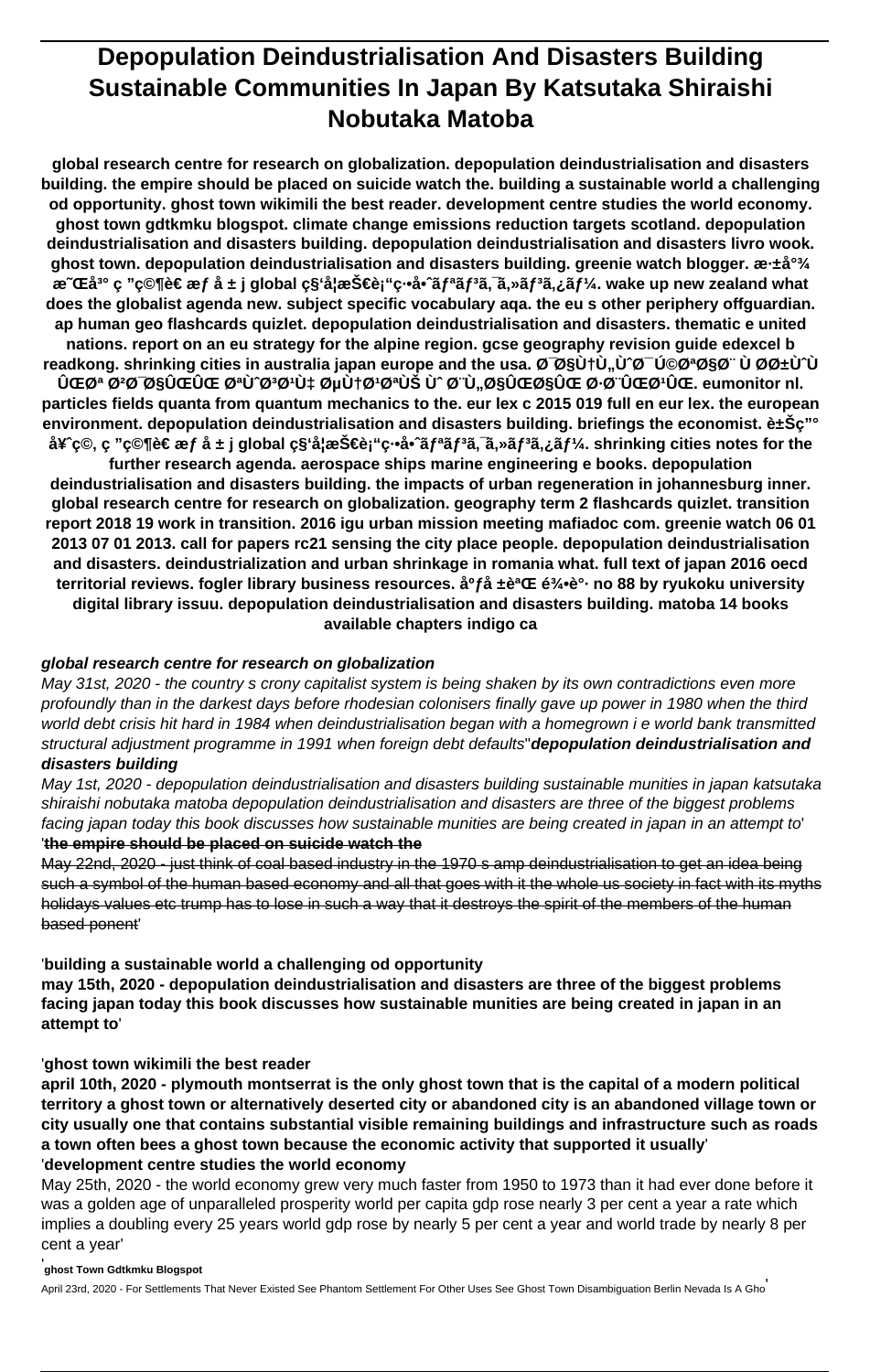#### '**climate change emissions reduction targets scotland**

May 25th, 2020 - overview this proposed law will make changes to the climate change scotland act 2009 it changes the target for reducing all greenhouse gas emissions to 100 by 2045 the target is currently 80' '**DEPOPULATION DEINDUSTRIALISATION AND DISASTERS BUILDING**

**MAY 3RD, 2020 - DEPOPULATION DEINDUSTRIALISATION AND DISASTERS ARE THREE OF THE BIGGEST PROBLEMS FACING JAPAN TODAY THIS BOOK DISCUSSES HOW SUSTAINABLE MUNITIES ARE BEING CREATED IN JAPAN IN AN ATTEMPT TO**'

'**depopulation deindustrialisation and disasters livro wook**

**May 21st, 2020 - depopulation deindustrialisation and disasters para reendar esta obra a um amigo basta preencher o seu nome e email bem o o nome e email da pessoa a quem pretende fazer a sugestão se quiser pode ainda acrescentar um pequeno entário de seguida clique em enviar o pedido**''**ghost town**

May 23rd, 2020 - a ghost town or alternatively deserted city or abandoned city is an abandoned village town or city usually one that contains substantial visible remaining buildings and infrastructure such as roads a town often bees a ghost town because the economic activity that supported it usually industrial or agricultural has failed or due to natural or human caused disasters such as floods'

#### '**depopulation deindustrialisation and disasters building**

may 5th, 2020 - depopulation deindustrialisation and disasters building sustainable munities in japan kindle edition by katsutaka shiraishi nobutaka matoba shiraishi

katsutaka matoba nobutaka download it once and read it on your kindle device pc phones or tablets use features like bookmarks note taking and highlighting while

reading depopulation deindustrialisation and disasters building'

#### '**greenie watch blogger**

april 8th, 2020 - it s sustainable you see green germany is particularly big on using palm oil as the local munities that rely on this forest will be even more exposed to natural disasters as they frankly admit is decarbonisation deindustrialisation and depopulation they regard the various advances we ve made since the old'深尾 æ~CEå<sup>з</sup>° ç "ç©¶è€ æ*f å* ± J GLOBAL ç§ʻ妿Š€è¡"ç⋅•啈リリã,<sup>ร</sup>ã,»ãƒªã,¿ãƒ¼ MAY 19TH, 2020 - DEPOPULATION DEINDUSTRIALISATION AND DISASTERS BUILDING SUSTAINABLE MUNITIES IN JAPAN PALGRAVE MACMILLAN 2019 連敺ã,¢ãf—ãfãf¼ãf•ã•«ã,^ã,‹ãf- $\tilde{a}f$ ¼ã,«ã $f$ Nj,‹ $f$ •ã $f$ Šã $f$ <sup>3</sup>ã,1 日本è©•è«-社 2017 å,,æ $^{\circ}$ '㕮日本語㕸 㕲㕤ã•~æ $^{\circ}$ æ $^{\circ}$ ¿ 2015  $c$ ¤¾ä¼š $c$ š"投è ${}^{3}\sharp$ å "å ´å½¢æˆ•ã•«å•'ã•'㕟ã $f$ ã $f$ ¼ã $f$ ‰ã $f$ žã $f$ fã $f$ —'

#### '**wake Up New Zealand What Does The Globalist Agenda New**

May 28th, 2020 - Related Agenda 2030 Translator Decoding The Un S New Sustainable Development Goals A Final Note Here Is That The Theft Of The Global Collateral Accounts By The West Did Not Include The Dragon Family Therefore The East Has Waited A Very Long Time To Be Finally In Control Of Their Own Destiny Without Western Interference' '**SUBJECT SPECIFIC VOCABULARY AQA**

MAY 31ST, 2020 - ACTIONS TAKEN TO ENABLE MUNITIES TO RESPOND TO AND RECOVER FROM NATURAL DISASTERS THROUGH MEASURES SUCH AS

EMERGENCY EVACUATION PLANS INFORMATION MANAGEMENT MUNICATIONS AND WARNING SYSTEMS PREDICTION ATTEMPTS TO FORECAST

WHEN AND WHERE A NATURAL HAZARD WILL STRIKE BASED ON CURRENT KNOWLEDGE''**THE EU S OTHER PERIPHERY**

#### **OFFGUARDIAN**

MAY 22ND, 2020 - WHATEVER BRITAIN LEFT TO INDIA IN 1947 AT THE TIME OF INDEPENDENCE IN THE WAY OF INFRASTRUCTURE AND THIS INCLUDES THE RELIABLE AND CONSISTENT PRODUCTION MANAGEMENT AND DELIVERY OF ENERGY AND WATER SAFETY COPING WITH NATURAL DISASTERS SUCH AS FLOODING FAMINE STARVATION HAVING ADEQUATE FOOD SUPPLIES IN CASE OF HARVEST FAILURE PUBLIC EDUCATION HEALTH SERVICES FINANCIAL SERVICES'

#### **ap human geo flashcards quizlet**

April 8th, 2019 - nucor or arcelor mittal have a number of building materials vehicle parts and hightech steel alloys for medical and aerospace sectors some of these

mills are located in old steel producing cities and others in southern states where land and labor are less expensive and fewer regulations''**depopulation**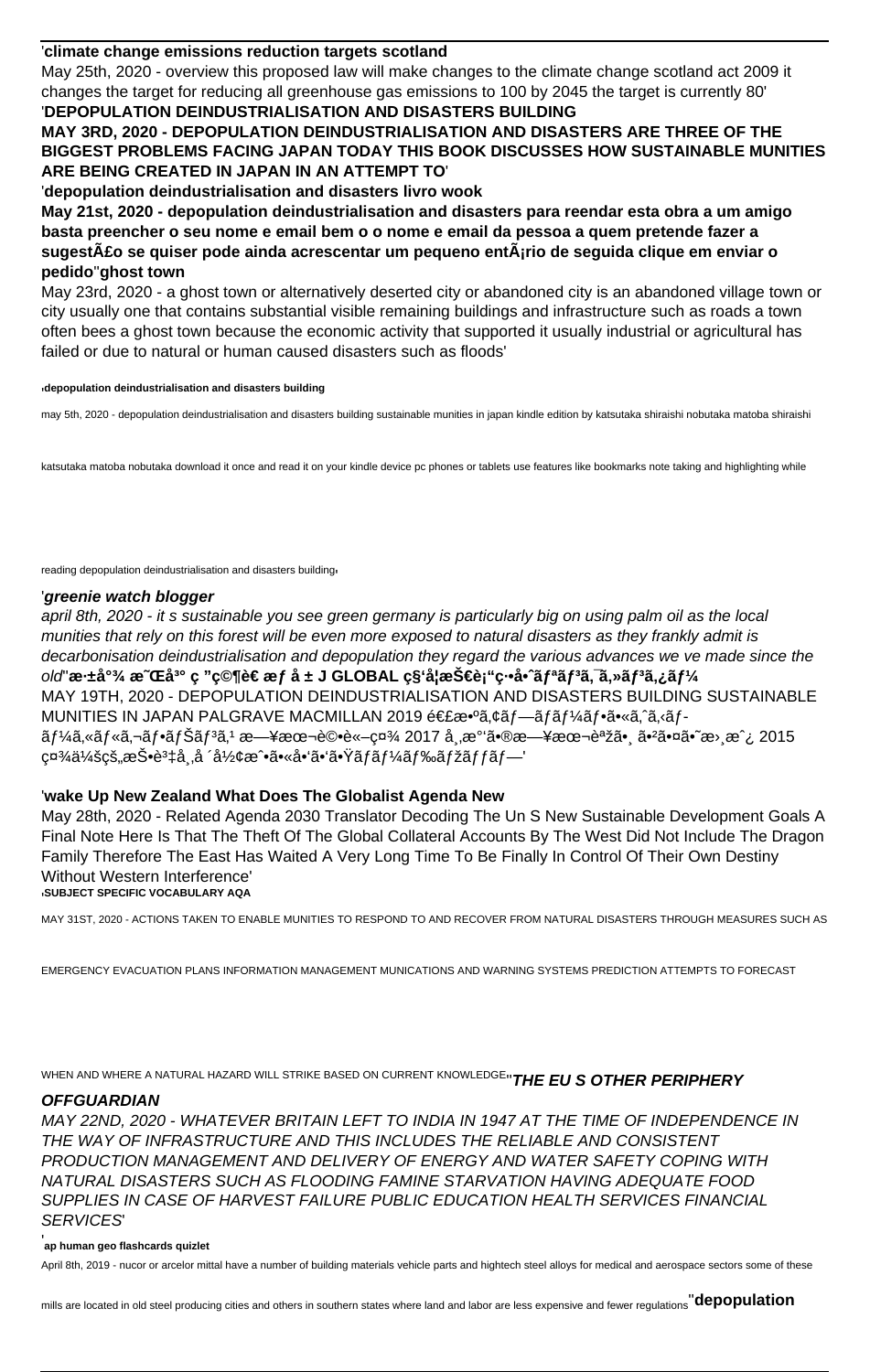#### **deindustrialisation and disasters**

April 29th, 2020 - depopulation deindustrialisation and disasters are three of the biggest problems facing japan today this book discusses how sustainable munities are being created in japan in an attempt to overe the threat of the triple ds''**thematic e united nations**

February 14th, 2020 - makers may better tap african regions diversity and unlock their potential by building on but so will its rural munities africa remains a more

#### sustainable development path'

#### '**report on an eu strategy for the alpine region**

April 21st, 2020 - h whereas in its munication on the eu strategy for the alpine region the mission points both to the need to reduce the impact of transport across the alps so as to preserve the alpine environmental heritage and to the importance of implementing a strategy to bring about better environmental conditions for the population whereas the balance to be struck between transport'

#### '**gcse geography revision guide edexcel b readkong**

May 5th, 2020 - for against more affordable sustainable housing where the demand is greatest ecotowns will be a model example for future sustainable living

developments sustainable living is the future the world has changed and we cannot live in the past this site is a greenfield site loss of biodiversity in the area loss of

amenity land eg walking in open space loss of productive farmland increased use of'

#### '**shrinking cities in australia japan europe and the usa**

**May 10th, 2020 - shrinking cities is a global phenomenon but anchored at the national and local levels in its particular manifestations policy responses vary by each country s welfarist history and by the global forces tertiarisation suburbanisation deindustrialisation ageing international migration behind** shrinkage''<sup>ø־ø§ù</sup>†ù"ù^ø<sup>−</sup>ú©øªø§ø¨ ù øø±ùˆù ûœøª øªø־ø§ûœûœ øªù øªøʰù‡ øµù†øªøªùš ùˆ ø¨ù"ø§ûœø§ûœ ø ø¨ûœøªûœ

May 7th, 2020 - Depopulation Deindustrialisation And Disasters Are Three Of The Biggest Problems Facing Japan Today This Book Discusses How Sustainable

Munities Are Being Created In Japan In An Attempt To Overe The Threat Of The Triple Ds'

#### '**eumonitor nl**

march 30th, 2020 - council of brussels 15 november 2010 the european union 16336 10 add 1 fstr 37 fc 16 regio 91 soc 761 fin 575 cadrefin 64 cover note from

secretary general of the european

#### '**particles fields quanta from quantum mechanics to the**

March 1st, 2020 - this book provides an introduction to the current state of our knowledge about the structure of matter gerhard ecker describes the development of modern physics from the beginning of the quantum age to the standard model of particle physics the fundamental theory of interactions of the microcosm'

#### '**EUR LEX C 2015 019 FULL EN EUR LEX**

SEPTEMBER 3RD, 2017 - 1 WELES THE FACT THAT THE NEW MISSION HAS PUT INVESTMENT IN GROWTH AND JOBS AT THE CENTRE OF ITS AGENDA AND STRESSES THE MITTEE OF THE REGIONS WILLINGNESS TO COOPERATE WITH THE EUROPEAN UNION INSTITUTIONS IN PARTICULAR WITH THE EUROPEAN MISSION AND THE EUROPEAN INVESTMENT BANK IN ORDER TO ENSURE THE NECESSARY POLITICAL OWNERSHIP FOR THE SUCCESS OF THE PLAN WHICH BINES'

#### '**the european environment**

**May 25th, 2020 - environment the sustainable development strategy provides a longer term perspective than either the 6th eap or the lisbon strategy part a of this report considers issues relevant to the strategy namely sustainable production and consumption patterns in the eu and global perspectives the lisbon strategy adopted in 2000 seeks to**'

#### '**depopulation deindustrialisation and disasters building**

May 14th, 2020 - depopulation deindustrialisation and disasters are three of the biggest problems facing japan today this book discusses how sustainable munities are being created in japan in an attempt to overe the threat of the triple ds it provides an overview of how each of these three core issues'

'**briefings the economist**

May 8th, 2020 - these man made tragedies are matched by natural disasters four of the seven central american countries are among the 20 reckoned to be the most vulnerable in the world to destructive weather'

#### '豊ç"° å¥^ç©, ç "ç©¶è€ æ*f å* ± j global ç§'妿Š€è¡"ç∙•å•^リリã,¯ã,»ãƒªã,¿ãƒ¼

may 23rd, 2020 - depopulation deindustrialisation and disasters building sustainable munities in japan palgrave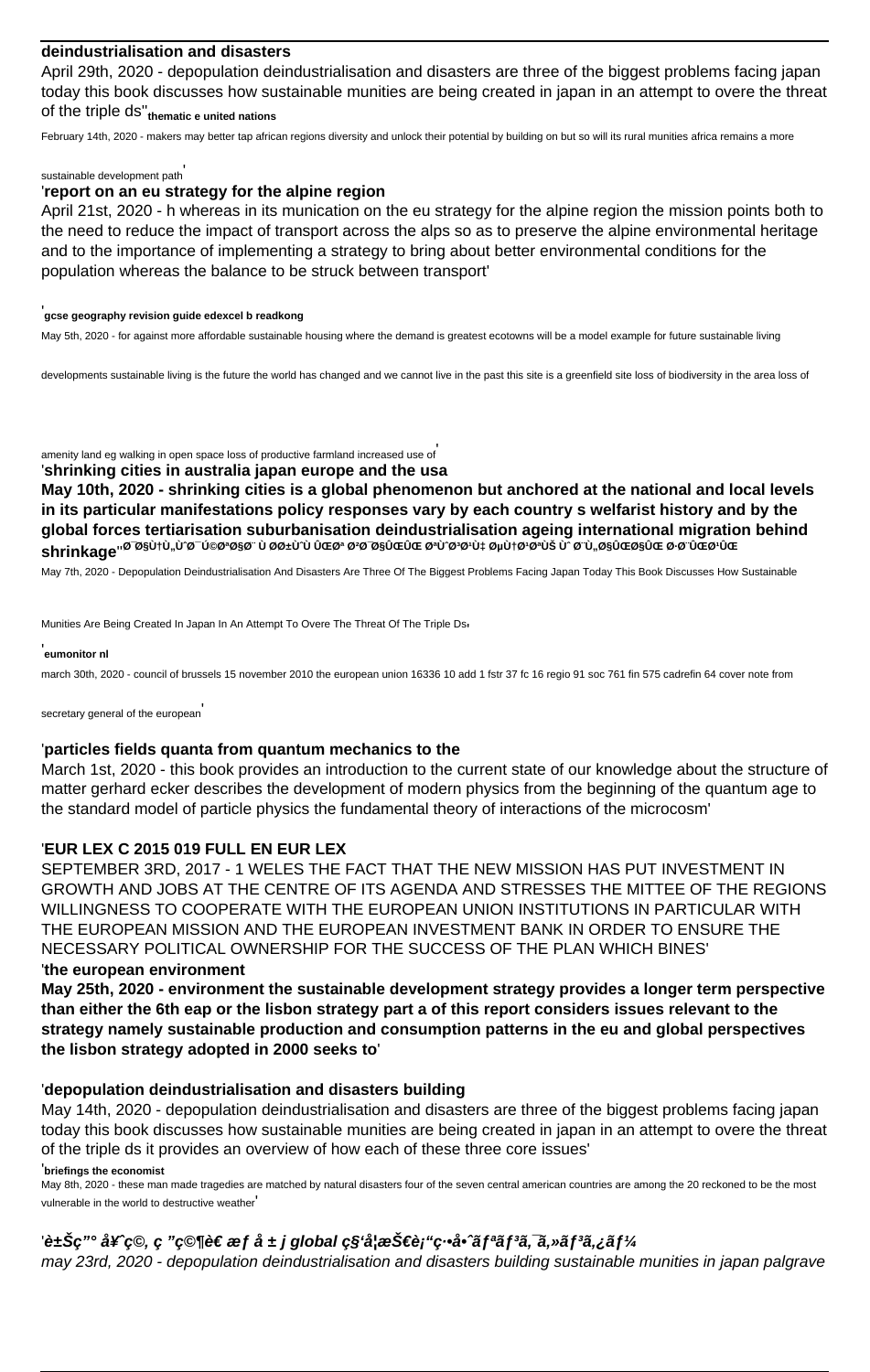macmillan 2019  $\tilde{a}$ ,  $3\tilde{a}$  f $3\tilde{a}$  f' $\tilde{a}$ ,  $\tilde{a}$  f' $\tilde{a}$ ,  $\tilde{a}$ , ft $\tilde{a}$ ,  $\tilde{e}$  f $\tilde{a}$   $\tilde{e}$  f $\tilde{a}$   $\tilde{a}$ ,  $\tilde{a}$  progress 2018

地域ブラãƒ<sup>з</sup>ドã∙¨ã,∙テã,£ãƒ—ãƒãƒ¢ãƒ¼ã,∙ョãƒ<sup>3</sup> æ∙±äº¬æ¾ä»¤å‡ºç‰ˆ2018'shrinking Cities **Notes For The Further Research Agenda**

May 20th, 2020 - In Japan The Phenomenon Of Shrinking Cities Has Touched Upon A Host Of Determinants Including Low Fertility Ageing Out Migration From The Peripheral Areas Into The Leading Metropolitan Regions Widening Economic Inequalities Between Different Parts Of The Country And Disintegrating Local Identifies And Social Ties E G Buhnik 2010 Matanle Amp Soto 2010'

## '**aerospace ships marine engineering e books**

may 16th, 2020 - 946 379 dense and green building typologies research policy and practice perspectives springerbriefs in architectural 20000 auth thomas schropfer sacha menz 2019 springer 69 isbn 9789811307126 pages 128 971 543 depopulation deindustrialisation and disasters building sustainable munities in japan 20000''**depopulation Deindustrialisation And Disasters Building**

**April 3rd, 2020 - Depopulation Deindustrialisation And Disasters Are Three Of The Biggest Problems Facing Japan Today This Book Discusses How Sustainable Munities Are Being Created In Japan In An Attempt To Overe The Threat Of The Triple Ds**''**THE IMPACTS OF URBAN REGENERATION IN JOHANNESBURG INNER** MAY 22ND, 2020 - 10 16 2017 IMPACTS OF URBAN REGENERATION IN JOHANNESBURGâ AMP X20AC AMP X2122 S INNER CITY A STUDY OF MABONENG IN RELATION TO JEPPESTOWN LESLEY MASHIRI''**global research centre for research on globalization may 13th, 2020 - 5 here is what historians of the world bank write the economist at time of writing still with the bank had taken a much more alarmed view of mexico s macro prospects in 1981 and wrote up his dissenting economic analysis in the form of a memo to the files his subsequent career at the bank was jeopardized after an embattled few years he was reinstated after a legal battle**''**geography term 2 flashcards quizlet**

#### October 30th, 2018 - the process whereby a previously functioning city or part of a city falls into disrepair and decrepitude may feature deindustrialisation depopulation or changing population restructuring abandoned buildings high local unemployment fragmented families political disenfranchisement crime and a desolate inhospitable city landscape'

### '**transition report 2018 19 work in transition**

May 28th, 2020 - 16 transition report 2018 19 work in transition natural growth in labour force 2000 15 per cent net migration as a percentage of working age population 2000 15 lux'

'**2016 igu urban mission meeting mafiadoc com**

May 11th, 2020 - visualizing social capital building resilient munities cai yanjun 104 demolition in contemporary urban space analysis of selected economic situation administration after the contamination is not a sustainable model a more balanced and sustainable development model is the main choice for global cities in future

### '**greenie watch 06 01 2013 07 01 2013**

April 18th, 2020 - obama s radical climate agenda it is remarkable that when the scientific consensus on global warming is at its weakest state in years president barack obama has decided to make the issue a new focus of his troubled presidency and indeed that he intends to use the issue as the launching pad for a radical extension of federal power even more significant than his health care takeover'

### '**call For Papers Rc21 Sensing The City Place People**

May 29th, 2020 - Building On Recent Literature On The Dynamics Of Civic Anization In Immigrant Neighborhoods And Munities See Small M Mcdermott 2012 Vermeulen Et Al 2014 Nicholls And Uitermark 2016 This Session Shifts Focus To The Role That Local Civil Society Anizations And Citizen Initiatives Play In Contesting Territorial Stigma''**DEPOPULATION DEINDUSTRIALISATION AND DISASTERS**

MAY 26TH, 2020 - DEPOPULATION DEINDUSTRIALISATION AND DISASTERS KATSUTAKA SHIRAISHI NOBUTAKA MATOBA BUILDING SUSTAINABLE MUNITIES IN JAPAN WRITTEN BY MEMBERS OF THE THE SOCIAL AND POLITICAL SCIENCES AND TO THOSE INTERESTED IN HOW INNOVATIVE POLICY MAKING CAN POSITIVELY INFLUENCE SUSTAINABLE DEVELOPMENT''**deindustrialization And Urban Shrinkage In Romania What**

November 20th, 2019 - Lost Jobs In A Major Industry Ripple Through The Munity Affecting Other Businesses And Munities Lose The Essential Resources That Allow Them To Function Looking At The Consequences These Cities Seem To Develop Inner City Peripheries Areas Of Disinvestment Whether In The Form Of Industrial Brownfields Neighborhoods In Decay Or Clusters Of Abandoned Houses'

### '**full text of japan 2016 oecd territorial reviews**

April 4th, 2020 - full text of japan 2016 oecd territorial reviews updating the economic and demographic profile of japan o perfil demografico e economico do japao em 2016 pela oecd'

### '**FOGLER LIBRARY BUSINESS RESOURCES**

MAY 24TH, 2020 - DEPOPULATION DEINDUSTRIALISATION AND DISASTERS BUILDING SUSTAINABLE MUNITIES IN JAPAN EDITED BY KATSUTAKA SHIRAISHI NOBUTAKA MATOBA CHAM SWITZERLAND PALGRAVE MACMILLAN 2019 HC499 I57 1992EB ECONOMIC GROWTH AND HUMAN RESOURCE DEVELOPMENT IN AN ISLAMIC PERSPECTIVE ELECTRONIC RESOURCE S L INTERNATIONAL INSTITUTE O 1993 HC59 3'

<sup>'</sup>å<sup>o</sup>få ±è<sup>a</sup>Œ 龕è°· no 88 by ryukoku university digital library issuu